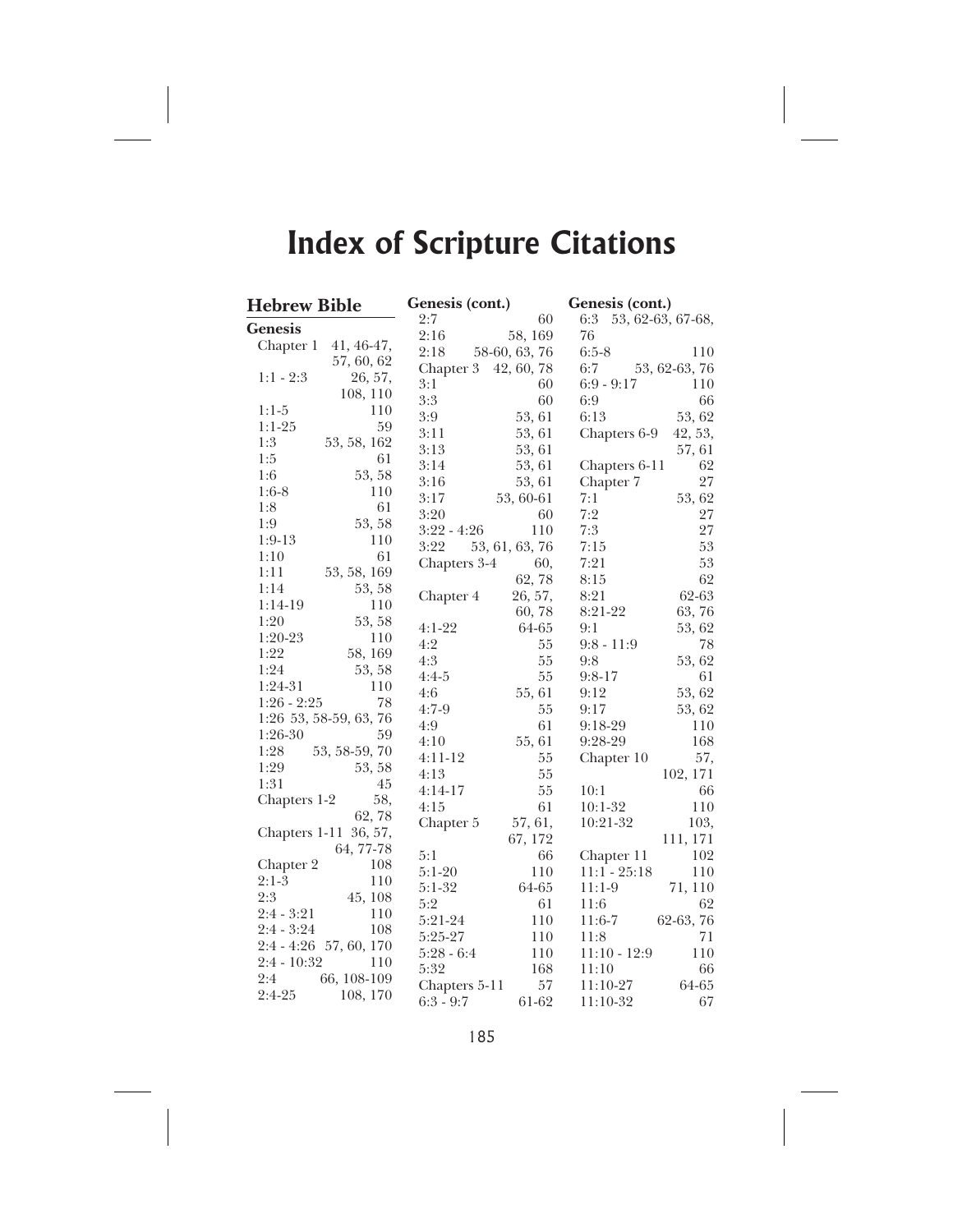| Genesis (cont.) |            | Genesis (cont.)      |            | <b>Exodus</b> |                  |
|-----------------|------------|----------------------|------------|---------------|------------------|
| $11:27 - 25:11$ | 66         | 31:11-13             | 78         | $2:1-25$      | 79               |
| 11:27           | 66, 109    | 31:12                | 53, 57     | Chapter 3     | 63               |
| 12:1            | 109        | 31:24                | 53, 57, 78 | $3:1 - 4:17$  | 79, 173          |
| $12:10 - 13:18$ | 110        | 31:29                | 53, 57, 78 | $3:1-22$      | 79               |
| Chapters 12-50  | 71         | Chapters 31-32 53,57 |            | 3:4           | 61               |
| 14:1 - 17:27    | 110        | 32:4 - 34:31         | 110        | 3:14          | 97               |
| Chapter 15      | 42         | 32:10                | 53, 57     | 3:16          | 79               |
| 15:1            | 53         | 32:10-13             | 78         | 3:17          | 63, 77, 79       |
| $15:1 - 16$     | 53-54      | 32:13                | 53, 57     | 3:18          | 79               |
| 15:4            | 53         | 32:27                | 53, 57     | $3:21-22$     | 79               |
| 15:5            | 53, 62     | 32:28                | 53, 57     | Chapters 3-4  | 42               |
| 15:7            | 53         | 32:29                | 53, 57     | $4:1-17$      | 53-54, 79, 83    |
| 15:9            | 53         | 32:30                | 53, 57     | 4:2           | 53               |
| 15:13           | 53         | Chapter 33           | 27         | 4:3           | 53               |
| 15:17-21        | 54         | Chapter 35           | 42         | 4:4           | 53               |
| 16:11-12        | 78         | 35:1                 | 53         | 4:6           | 53               |
| Chapter 17      | 42         | $35:1-8$             | 110        | 4:7           | 53               |
| Chapter 18      | 42, 63     | 35:9-22              | 110        | 4:11          | 53               |
| 18:1 - 21:21    | 110        | 35:10                | 53         | 4:14          | 53               |
| 18:17-19        | 63,77      | 35:10-12             | 78         | 6:14          | 50               |
| Chapters 20-24  | 78         | 35:11                | 53         | 7:1           | 50               |
| 21:17-18        | 78         | 35:23-29             | 110        | Chapter 11    | 50               |
| 21:22-34        | 110        | Chapters 35-48       | $53\,$     | Chapter 13    | 63               |
| 21:28-29        | 29         | 36:1                 | 66         | 13:17         | 63,77            |
| Chapter 22      | 42         | $36:1-30$            | 110        | 14:15-19      | 137-138          |
| 22:1-19         | 110        | 36:9                 | 66         | 14:19         | 138              |
| 22:20 - 24:67   | 110        | 36:31-43             | 110        | $15:1-20$     | 80               |
| 25:1-11         | 66         | 37:1 - 50:26         | 110        | 15:25-26      | 80               |
| $25:1-18$       | 110        | 37:1-36              | 110        | $17:1 - 7$    | 81               |
| 25:7-11         | 102        | 37:2                 | 66, 102    | $17:5-6$      | 81               |
| 25:12           | 66         | $38:1 - 40:23$       | 110        | 17:8-16       | 81, 111-112      |
| 25:12-18        | 66         | $41:1 - 44:17$       | 110        | Chapter 19    | 42               |
| 25:19 - 32:3    | 110        | 44:17                | 177        | 19:3          | 61               |
| 25:19 - 36:43   | 110        | $44:18 - 46:27$      | 110        | $19:3-8$      | $8\sqrt{1}$      |
| 25:19           | 66-67      | 46:2                 | 53         | Chapter 20    | 81               |
| 25:23           | 78         | 46:3                 | 53         | $20:1 - 17$   | 81               |
| Chapters 25-28  | 78         | $46:3-4$             | 78         | 20:7          | 81               |
| Chapters 25-31  | 78         | $46:28 - 47:31$      | 110        | 20:11         | 81               |
| 26:2-5          | 78         | 47:9                 | 100        | 20:24         | 175              |
| 27:40           | 8          | 47:28                | 102        | 22:27         | $\boldsymbol{9}$ |
| 28:13-15        | 78         | 48:1-22              | 110        | 23:20-23      | 137              |
| Chapter 30      | 28         | 48:4                 | 53         | 23:21         | 138              |
| 30:25           | 100        | $49:1-4$             | 110        | 23:23         | 138              |
| Chapter 31      | 42         | 49:5-12              | 110        | Chapter 24    | 167              |
| 31:3            | 53, 57, 78 | 49:13-26             | 110        | 24:16         | 61               |
| 31:11           | 53, 57     | $49:27 - 50:26$      | 110        | 25:1 - 30:10  | 42-43            |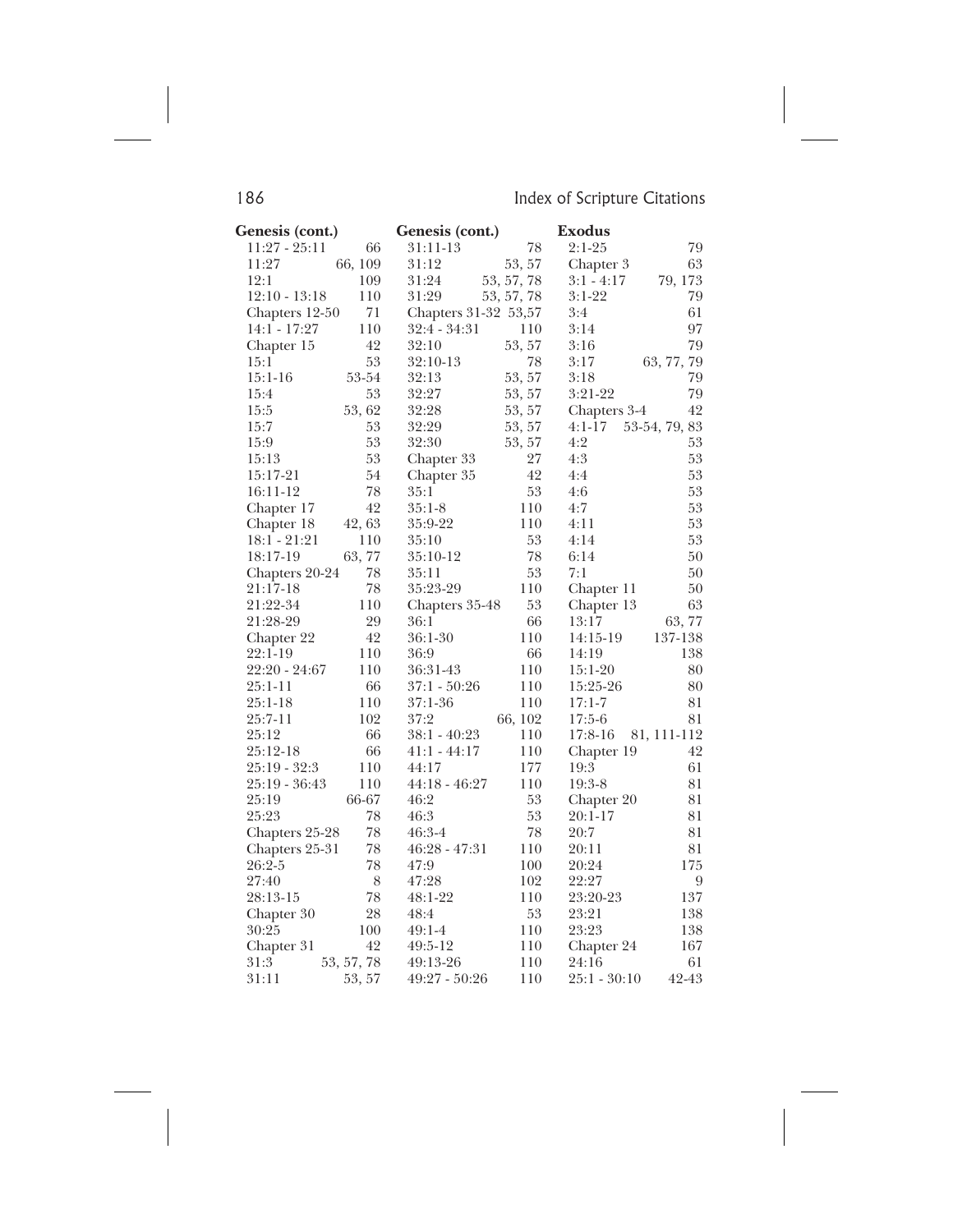| Exodus (cont.)  |                      | Exodus (cont.)        |           | Leviticus (cont.) |         |
|-----------------|----------------------|-----------------------|-----------|-------------------|---------|
| 25:1            | 42                   | Chapters 35-40 42, 44 |           | 6:17              | 50      |
| 25:9            | 118                  | 36:1                  | 44        | 6:19              | 50      |
| 25:37           | 29                   | 36:5                  | 44        | 6:24              | 50      |
| 25:40           | 118                  | 38:22                 | 44        | 7:22              | 50      |
|                 | Chapters 25-31 42-44 | Chapter 39            | 42, 46    | 7:28              | 50      |
|                 | Chapters 25-40 42,44 | 39:1                  | 45        | Chapters 7-8      | 50      |
| $30:11 - 31:17$ | 42, 50               | 39:1-31               | 45        | 8:1               | 50      |
| $30:11-16$      | 43                   | 39:5                  | 45        | 8:3               | 51      |
| 30:17-21        | 43                   | 39:7                  | 45        | 8:8               | 9       |
| 30:22-33        | 43, 48               | 39:21                 | 45        | 8:9               | 51      |
| 30:26-28        | 48, 168              | 39:26                 | 45        | 8:11              | 29      |
| 30:34-38        | 43                   | 39:29                 | 45        | 8:13              | 51      |
| Chapters 30-31  | 42                   | 39:31                 | 45        | 8:17              | 51      |
| 31:1-11         | 43                   | 39:32                 | 46        | 8:21              | 51      |
| 31:12-17        | 43, 45, 52           | 39:32-43              | 45        | 8:29              | 51      |
| 31:12-18        | 168                  | 39:42                 | 46        | 8:36              | 51      |
| 31:17           | 44                   | 39:43                 | 43, 45-46 | 9:7               | 51      |
| 31:18           | 167                  | Chapters 39-40        | 51        | 9:10              | 51      |
| 32:7            | 168                  | Chapter 40            | 42        | Chapters 9-10     | 51      |
| 32:9            | 168                  | 40:1                  | 44        | 10:8              | 50      |
| 32:33           | 168                  | $40:1-16$             | 46        | $10:8-11$         | 50      |
|                 | Chapters 32-34 42,44 | 40:16                 | 46        | $10:12-20$        | 50      |
| Chapters 32-40  | 44                   | 40:17-32              | 168       | 10:15             | 51      |
| 33:1            | 168                  | 40:17-33              | 46, 81-82 | 10:16             | 9       |
| 33:1-3          | 137-138              | 40:17-38              | 81        | 11:1              | 51      |
| 33:2            | 138                  | 40:19                 | 46        | 11:42             | 9       |
| 33:5            | 168                  | 40:21                 | 46        | Chapters 11-16    | 51      |
| 33:14           | 168                  | 40:23                 | 46-47     | 12:1              | 51      |
| 33:17           | 168                  | 40:25                 | 46-47     | 13:1              | 51      |
| 33:17-23        | 90                   | 40:27                 | 46        | 14:1              | 51      |
| 33:19           | 168                  | 40:29                 | 46        | 14:33             | 51      |
| 33:20           | 168                  | 40:32                 | 46        | 15:1              | 51      |
| 33:21           | 168                  | 40:34-35              | 82        | 15:7              | 9       |
| 33:21-22        | 91                   | 40:34-38              | 81, 168   | 15:19             | 28      |
| 33:21-23        | 91                   | 40:36-38              | 82        | 15:28             | 28      |
| 33:23           | 91                   |                       |           | Chapter 16        | 169     |
| 33:34           | 138                  | Leviticus             |           | 16:1              | 51      |
| 34:1            | 168                  | 1:1                   | 50,61     | 16:2              | 51      |
| 34:10           | 168                  | 1:6                   | 50        | 16:34             | 51, 169 |
| 34:27           | 168                  | Chapters 1-10         | 50        | 17:10-14          | 80      |
| Chapter 35      | 42                   | 4:1                   | 50        | Chapters 17-18    | 51,     |
| 35:1            | 44                   | 4:6                   | 29        |                   | 169     |
| $35:1-3$        | 45                   | 5:14                  | 50        | Chapters 17-26    | 51      |
| 35:4            | 44                   | 5:20                  | 50        | Chapter 19        | 52      |
| 35:10           | 44                   | 6:1                   | 50        | 19:1              | 52      |
| 35:29           | 44-45                | 6:8                   | 50        | Chapters 19-23    | 52      |
| Chapters 35-38  | 44                   | 6:12                  | 50        | Chapters 19-25    | 169     |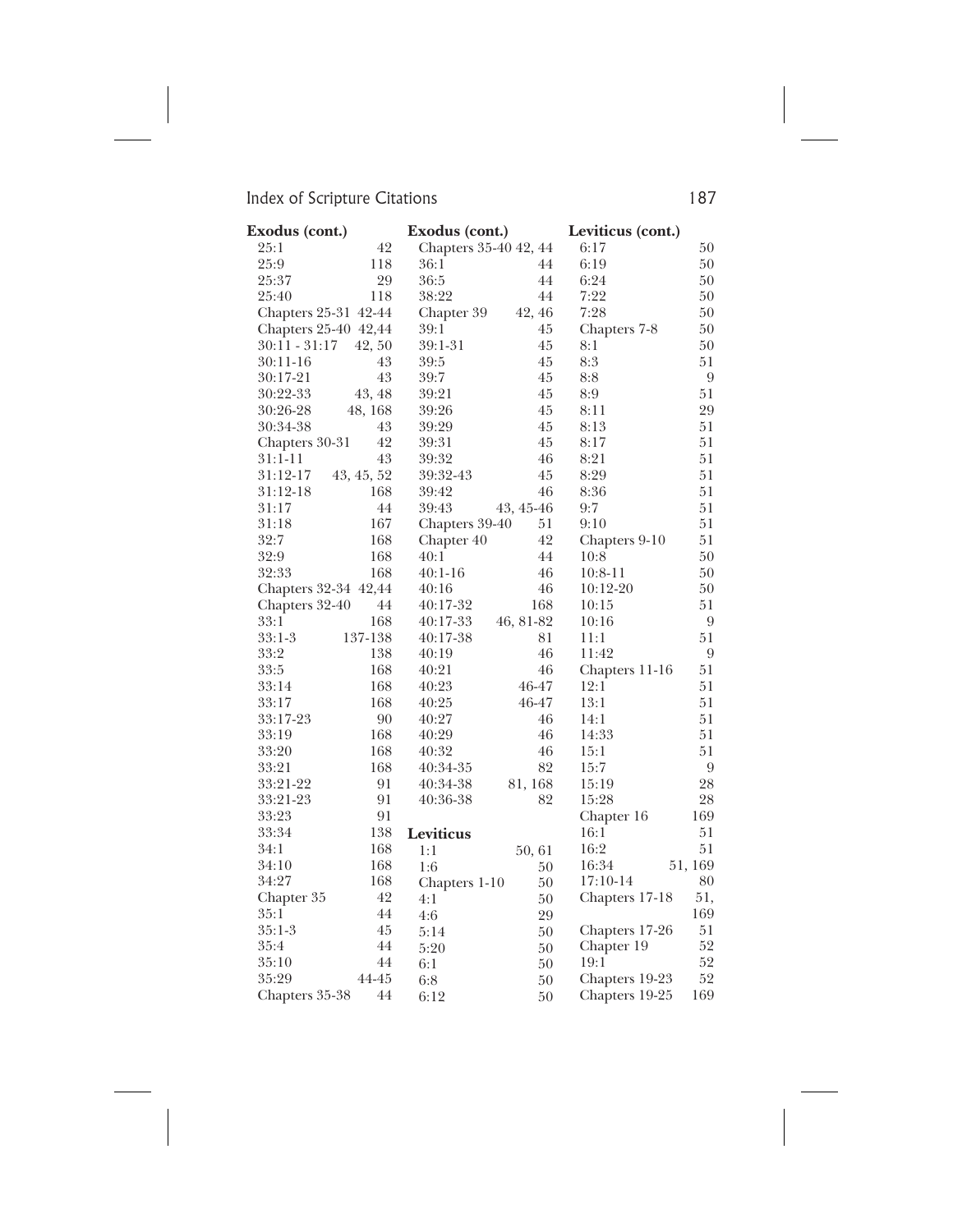| Leviticus (cont.) |     | Deuteronomy           |           | Deuteronomy (cont.) |          |
|-------------------|-----|-----------------------|-----------|---------------------|----------|
| Chapters 19-26    | 52  | $1:1 - 3:29$          | 172       | $2:9-13$            | 73       |
| 20:1              | 52  | 1:1                   | 72        | $2:10-12$           | 136, 176 |
| 21:1              | 52  | $1:1-5$               | 136, 172  | 2:15                | 72       |
| 21:16             | 52  | 1:5                   | 72        | $2:16 - 3:29$       | 73       |
| 22:1              | 52  | $1:6 - 4:40$          | 85        | 2:16                | 72       |
| 22:17             | 52  | 1:6                   | 72        | $2:18-25$           | 73       |
| 22:26             | 52  | $1:8$                 | 72        | 2:19                | 72       |
| 23:1              | 52  | 1:9                   | 72        | 2:20                | 72       |
| 23:8              | 52  | $1:9-11$              | 124       | 2:20-23             | 176      |
| 23:9              | 52  | $1:9-14$              | 124       | 2:23                | 72       |
| 23:23             | 52  | $1:12-14$             | 124       | 2:24                | 72       |
| 23:26             | 52  | 1:15                  | 72        | 2:25                | 72       |
| 23:33             | 52  | 1:16                  | 72        | 2:26                | 72       |
| 24:1              | 52  | 1:18                  | 72        | 2:30                | 72       |
| 24:13             | 52  | 1:19                  | 72        | 2:31                | 72       |
| 24:23             | 169 | $1:19-22$             | 73        | 2:35                | 72       |
| Chapter 25        | 28  | 1:22                  | 72        | 2:36                | 72       |
| 25:1              | 52  | 1:23                  | 72        | 2:37                | 72       |
| Chapter 26        | 27  | 1:28                  | 72        | 3:1                 | 72-73    |
| 26:18             | 27  | 1:29                  | 72        | $3:1-2$             | 129      |
| 26:21             | 27  | 1:33                  | 72        | $3:1 - 7$           | 73       |
| 26:24             | 27  | 1:34                  | 72, 131   | 3:2                 | 73       |
| 26:28             | 27  | 1:34-40               | 131       | $3:3-4$             | 129      |
| 27:1              | 169 | 1:35                  | 131       | $3:3-7$             | 73       |
|                   |     | 1:36                  | 131       | 3:4                 | 72       |
|                   |     | 1:37                  | 131       | 3:5                 | 72       |
| <b>Numbers</b>    |     | 1:38                  | 131       | 3:7                 | 72       |
| 1:19              | 169 | 1:39                  | 131       | 3:8                 | 72       |
| 2:33              | 169 | 1:40                  | 72, 131   | $3:8-10$            | 129      |
| 3:1               | 171 | 1:41                  | 72        | 3:10                | 72       |
| 3:42              | 169 | 1:45                  | 72        | 3:11                | 72       |
| 3:51              | 169 | 1:46                  | 72        | 3:14                | 72       |
| 6:27              | 97  | Chapters 1-3          | 71, 73,   | 3:15                | 72       |
| 8:1               | 29  |                       | 83-84, 86 | 3:17                | 72       |
| 8:3               | 169 | Chapters 1-11 71, 84, |           | 3:18                | 72       |
| 8:4               | 178 |                       | 172, 179  | $3:18-20$           | $73\,$   |
| 8:22              | 169 | Chapters 1-34         | 83        | 3:20                | 72       |
| Chapter 9         | 169 | 2:1                   | 72        | 3:21                | 72       |
| Chapter 11        | 28  | 2:2                   | 72        | 3:22                | 72       |
| 17:20             | 9   | $2:2-6$               | 73        | 3:23                | 72       |
| 19:11             | 28  | $2:2-13$              | 73        | 3:23-29             | 73, 132  |
| 19:14             | 28  | 2:7                   | 73        | 3:25                | 72       |
| 19:16             | 28  | 2:8                   | 72        | 3:26                | 72, 132  |
| 23:1              | 29  | $2:8-15$              | 136       | 3:26-28             | 73       |

 $\overline{\phantom{a}}$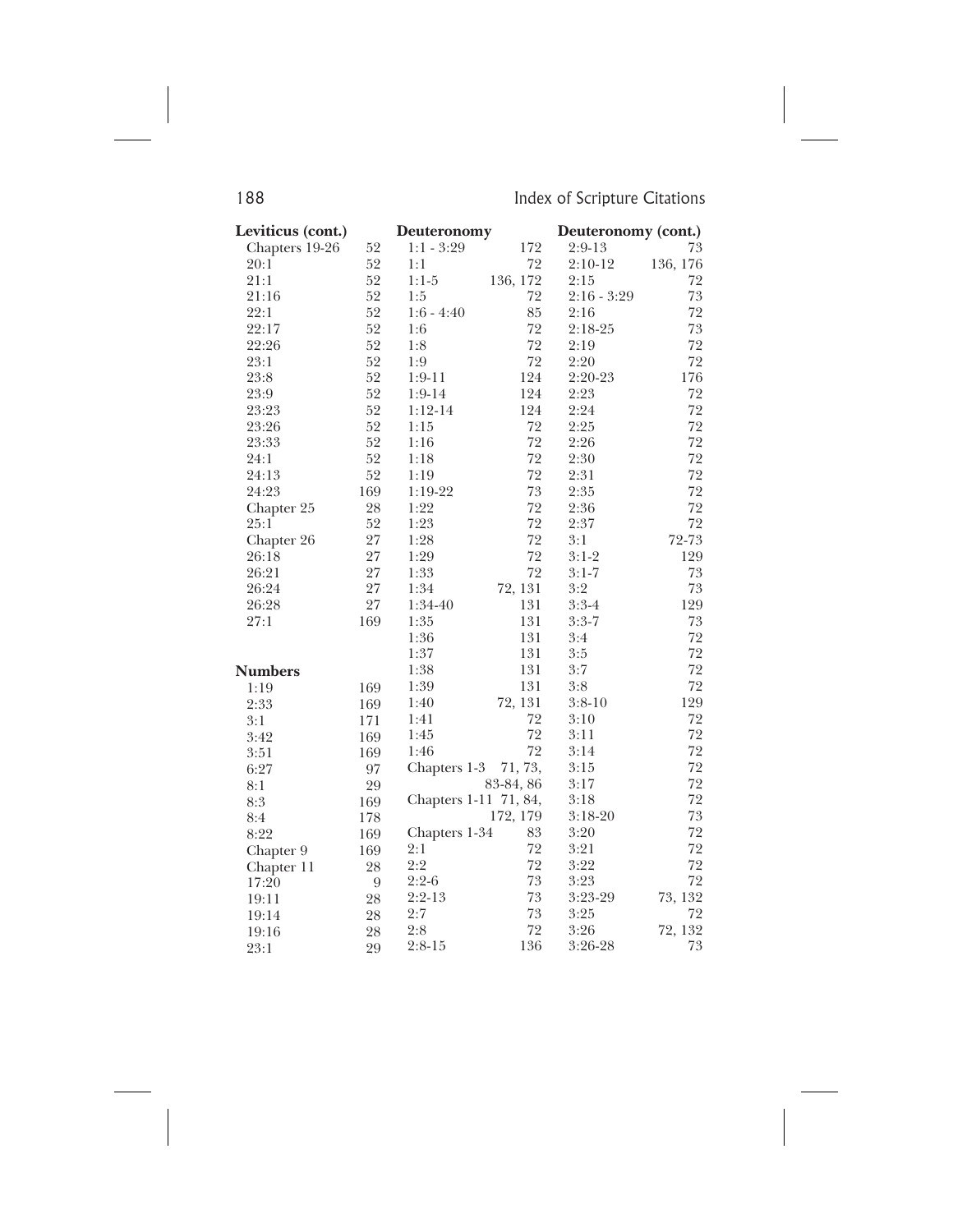| Deuteronomy (cont.)                     | Deuteronomy (cont.)            | Deuteronomy (cont.)                  |
|-----------------------------------------|--------------------------------|--------------------------------------|
| 3:29<br>72                              | Chapters 12-34                 | 84<br>29:19-20<br>128                |
| 86<br>Chapter 4                         | 174<br>13:6                    | 95<br>29:28                          |
| $4:1-43$<br>71, 86,                     | $14:1-21$                      | 87<br>129<br>$30:1-2$                |
| 133, 172                                | 14:22 - 16:17                  | $87\,$<br>30:29-30<br>129            |
| 128<br>$4:5-8$                          | 137<br>15:4-6                  | 124<br>Chapter 31                    |
| 132<br>$4:20-2$                         | 137<br>$16:1-4$                | $31:1-13$<br>87                      |
| 4:20-24<br>132                          | 128<br>16:10-11                | $31:2-6$<br>85                       |
| 132<br>4:22                             | $16:18 - 18:22$                | $87\,$<br>$31:7-8$<br>85             |
| 128<br>4:32-35                          | 137<br>$17:16-17$              | 82<br>$31:14 - 34:12$                |
| 72<br>4:44                              | 17:3<br>173                    | 124<br>$31:14-15$                    |
| 137<br>4:44-46                          | 17:10                          | 9<br>87<br>$31:14-23$                |
| 136, 172<br>4:44-49                     | 137<br>$17:16-20$              | 124<br>31:16-21                      |
| 137<br>4:47-49                          | 137<br>17:18-20                | 124<br>31:22-23                      |
| 72<br>4:49                              | 137<br>17:19                   | 87<br>31:24-30                       |
| 71,<br>Chapters 4-11                    | $19:1 - 21:9$                  | $87\,$<br>31:26-28<br>124            |
| 86, 133                                 | 137<br>$19:1-10$               | 87<br>Chapters 31-33                 |
| 83-84<br>Chapters 4-26                  | 137<br>$19:8-10$               | 63,<br>Chapter 32                    |
| 71<br>Chapter 5                         | 19:14-21<br>137                | 124, 173                             |
| $5:1 - 6:3$ 71, 86, 133                 | 137<br>21:1-9                  | 124<br>32: 16-17                     |
| $5:1 - 26:19$<br>85                     | 21:10 - 22:12                  | 87<br>125<br>$32:1-3$                |
| 81<br>5:11                              | 174<br>21:10-14                | $32:1-14$<br>124                     |
| 81, 130<br>5:14                         | 128<br>22:6-7                  | 85, 87<br>$32:1-43$                  |
| 127<br>5:23-27                          | 22:13-29<br>87, 174            | 125<br>$32:5-6$                      |
| 128<br>$6:4-9$                          | 174<br>23:1                    | 124-125<br>$32:5-9$                  |
| $6:4-25$<br>71, 86, 133                 | 23:1-26                        | 87<br>125<br>$32:7-9$                |
| Chapter 7<br>28, 71, 86                 | 24:1 - 25:4                    | 87<br>$32:7-10$<br>125               |
| $7:1-26$<br>86, 133                     | 174<br>24:1-4                  | 124-125<br>32:7-11                   |
| 7:4<br>173                              | 137<br>24:10-13                | 32:7-12<br>125                       |
| 7:25<br>29                              | 137<br>24:10-18                | 125<br>32:10-11                      |
| 71, 86, 133<br>8:1 - 9:6                | 24:13<br>137                   | 124-125<br>32:10-14<br>$87\,$        |
| $8:7-10$<br>37, 125, 142<br>8:10<br>142 | 25:5 - 26:15<br>174<br>25:5-10 | 125<br>32:13-14<br>63,77<br>32:20-27 |
| 8:11<br>142-143                         | 128<br>$26:1-2$                | 170<br>32:26                         |
| 142<br>$8:11-16$                        | 174<br>26:16                   | 87<br>32:44-47                       |
| $9:7 - 10:11$<br>86,                    | 26:16-19                       | $87\,$<br>32:46-4<br>85              |
| 128, 133                                | 132<br>Chapter 27              | 87<br>32:48-52                       |
| 128<br>$9:15-17$                        | 27:9-10                        | 85<br>87, 125<br>Chapter 33          |
| 10:12 - 11:32<br>71,                    | Chapters 27-30                 | 87<br>$33:1-3$<br>128                |
| 86, 133                                 | Chapters 27-34 83, 87          | 125<br>33:2-25                       |
| $11:7 - 12:14$<br>138                   | 28:1-68                        | 85<br>33:26-29<br>125                |
| 173<br>11:13-15                         | 28:7                           | $\sqrt{28}$<br>125<br>Chapter 34     |
| 173<br>11:15                            | 173<br>28:20                   | 87<br>34:1-12                        |
| 87<br>$12 - 13$                         | 128<br>28:68-69                | 125<br>$34:5-6$                      |
| 128<br>12:1-31                          | 174<br>28:69                   | 34:7-8<br>125                        |
| Chapters 12-26<br>84,                   | 29:1 - 30:20                   | $85\,$<br>125<br>$34:9-10$           |
| 86, 127                                 | 173<br>29:5-6                  | 125<br>34:11-12                      |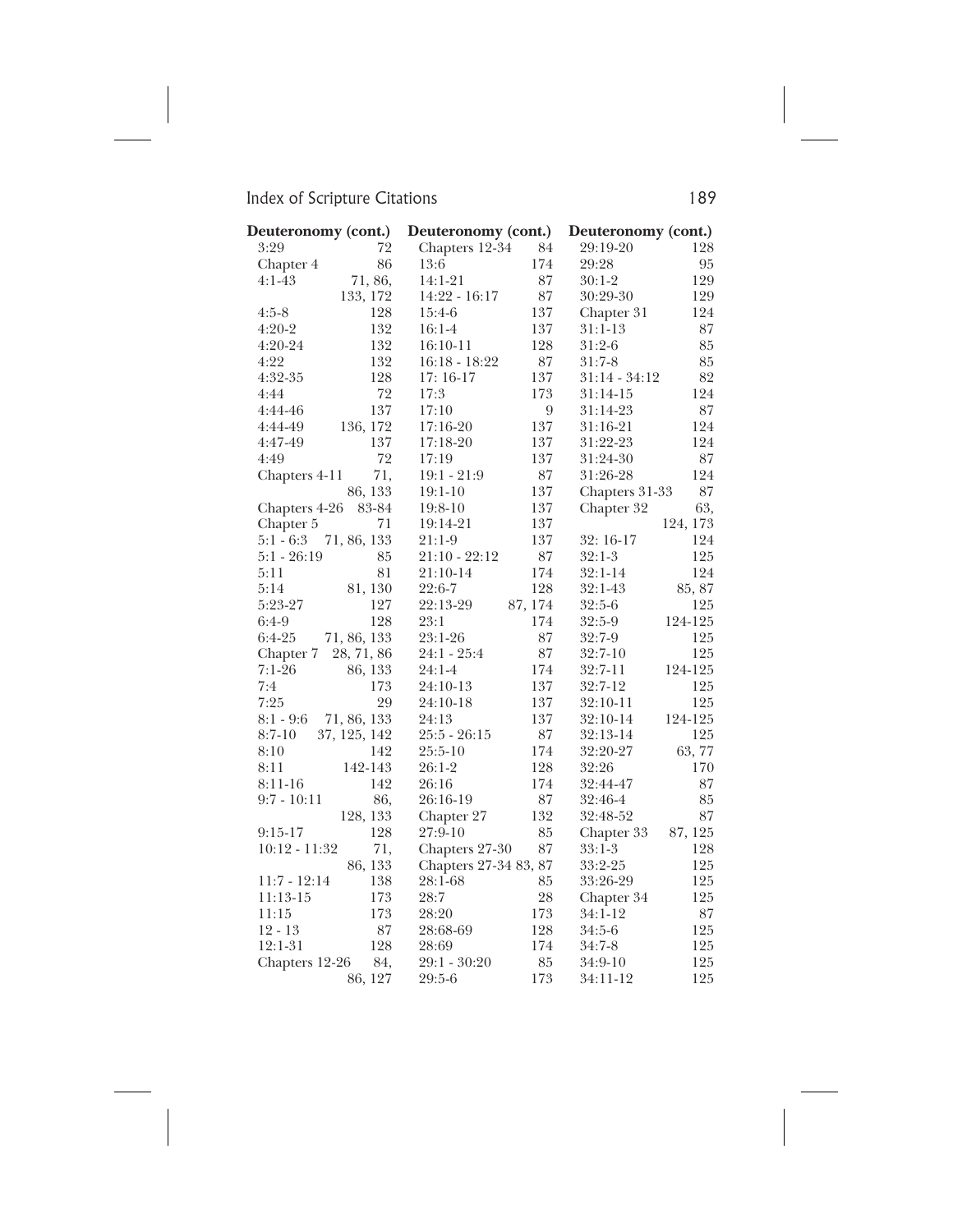| <b>Judges</b> |              | Isaiah (cont.)       |              | Psalms (cont.) |               |
|---------------|--------------|----------------------|--------------|----------------|---------------|
| $2:20-22$     | 63           | $59:1-8$             | 76           | 8:3            | 146           |
| Chapter 16    | 29           | 59:1-14              | 76           | 8:4            | 145-146       |
|               |              | 59:9-14              | 76           | $8:4-5$        | 146           |
| 1 Samuel 2:5  | 28           | 59:15-18             | 76           | 8:6            | 145           |
|               |              | 59:15-21             | 76           | $8:6-9$        | 146           |
| 2 Samuel 10   | 28           | 59:19                | 76           | 8:7            | 146           |
|               |              | 59:19-21             | 91           | 8:10           | 145-146       |
| 1 Kings       |              | 59:20-21             | 76           | Chapter 12     | 27            |
| Chapter 6     | 27           |                      |              | Chapter 19     | 94,           |
| Chapter 8     | 26           | Jeremiah             |              |                | 147, 149      |
| 11:3          | 28           | 36:26                | 95           | 19:1-2-15      | 148           |
| Chapter 18    | 29           | 36:32                | 95           | 19:2           | 147           |
| 19:18         | 28           |                      |              | 19:2-4         | 148           |
|               |              | <b>Ezekiel 40:22</b> | 29           | 19:2-5         | 147           |
| 2 Kings       |              |                      |              | 19:2-7         | 147-148       |
| Chapter 4     | 28           | Nahum 1              | 165          | 19:3           | 147           |
| 4:35          | 29           |                      |              | 19:5           | 147           |
| 5:10          | 29           | Zechariah            |              | 19:5           | 148           |
|               |              | $1:1-17$             | 49           | 19:6-11        | 148           |
| Isaiah        |              | $1:18-21$            | 49           | 19:7           | 94            |
| 4:1           | 29           | Chapters 1-8 49, 135 |              | 19:8           | 147           |
| $8:19 - 9:6$  | 149          | 2:1                  | 49           | 19:8-11        | 148           |
| 8:19          | 150-151, 153 | $2:1-4$              | 49           | 19:8-15        | 147           |
| 8:19-23       | 149-150      | 2:5                  | 49           | 19:9           | 147           |
| 8:20          | 150-151      | 3:9                  | 29, 49       | 19:10          | 147           |
| 8:20-23       | 150, 153     | $4:1-14$             | 49, 135, 179 | 19:15          | 147           |
| 8:21          | 150          | 4:2                  | 29, 49       | Chapter 23     | 11, 14,       |
| 8:21-22       | 151          | 4:4                  | 49           |                | 36, 123, 134, |
| 8:22          | 150          | 4:7                  | 135          |                | 143-144       |
| 8:23          | 150-151      | 4:10                 | 29, 49       | 23:4           | 11, 135       |
| 8:32          | 151          | $5:1-4$              | 49           | Chapter 34     | 179           |
| 9:1           | 152, 180     | $5:5-11$             | 49           | Chapter 37     | 13            |
| $9:1-4$       | 152          | $6:1-8$              | 49           | Chapters 42-72 | 128           |
| $9:1-6$       | 149-153      |                      |              | 45:1           | 95            |
| 9:2           | 152          | Malachi              |              | Chapter 46     | 157           |
| $9:2-3$       | 152          | $3:19-2$             | 138          | Chapter 67     | 168           |
| 9:3           | 152          | 3:23-24              | 138          | 72:18-19       | 91            |
| 9:4           | 152          | $4:1-3$              | 138          | Chapters 73-89 | 128           |
| 9:5           | 152-153      | $4:5-6$              | 138          | Chapter 79     | 135, 179      |
| $9:5-6$       | 152          |                      |              | 79:12          | 27            |
| 9:6           | 150, 152-153 | <b>Psalms</b>        |              | $79:1 - 7$     | 135           |
| Chapter 11    | 30           | Chapters 1-41        | 128          | Chapter 81     | 179           |
| $11:3-4$      | 31           | Chapter 8            | 145, 147     | Chapter 82     | 143           |
| 11:5          | 32           | 8:2                  | 145-146      | 82:1           | 144           |
| $11:6-10$     | 32           | $8:2-3$              | 146          | $82:1 - 4$     | 143-144       |
| $11:7-8$      | 32           | $8:2-9$              | 146          | 82:2           | 143           |
| Chapter 59    | 76           | $8:2-10$             | 146          | 82:2-4         | 143           |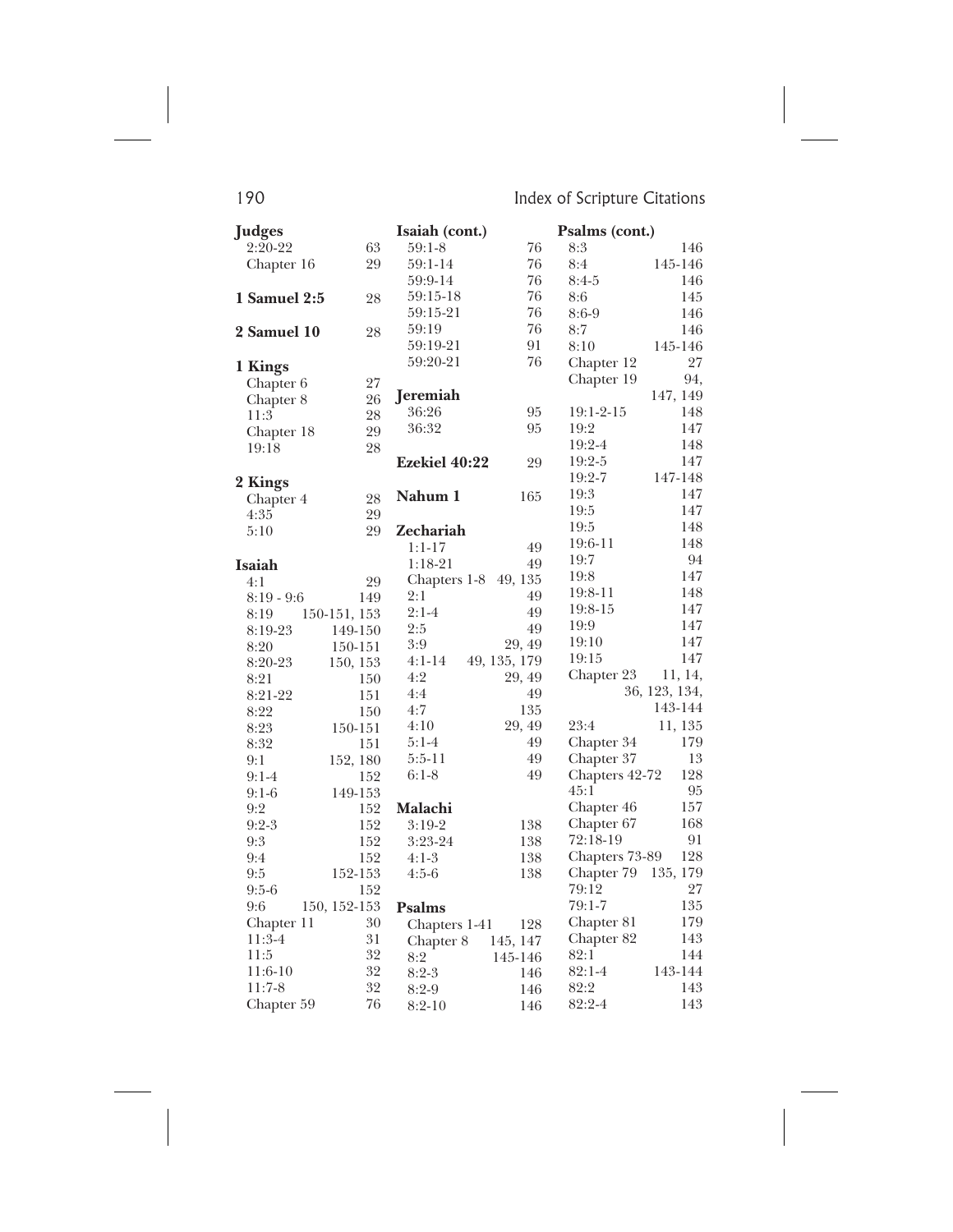| Psalms (cont.)       |              | Job                    |            | Daniel 4                 | 27        |
|----------------------|--------------|------------------------|------------|--------------------------|-----------|
| 82:5                 | 143-144      | $1:1 - 3:1$            | 103        |                          |           |
| 82:5-8               | 143-144      | $2:11 - 3:1$           | 108        | Ezra 7:11                | 95        |
| 82:6-7               | 144          | 2:11                   | 108-109    |                          |           |
| 82:8                 | 144          | 2:12                   | 109        | Nehemiah 9:5             | 91        |
| Chapter 90           | 134          | 2:13                   | 108-109    |                          |           |
| 90:9                 | 134          | Chapter 3              | 108        | 1 Chronicles             |           |
| 90:10                | 134          | 3:1                    | 108-109    | 2:55                     | 95        |
| 90:10-17             | 134          | 3:2                    | 108-109    | Chapter 3                | 33        |
| Chapters 90-106      | 128          | 6:1<br>9:1             | 109<br>109 | 27:32                    | 95        |
| Chapter 91           | 135          | 12:1                   | 109        | 28:12-1                  | 168       |
| $91:1-8$             | 135          | 42:7-17                | 103        | 28:19                    | 118       |
| 91:9                 | 135          | 42:8                   | 29         | $12:8-10$                | 167       |
| 91:9-16              | 135          |                        |            |                          |           |
| Chapter 92           | 179          | <b>Proverbs</b>        |            | 2 Chronicles             |           |
| 92:5                 | 134          | Chapter 9              | 38         | $13:10-11$<br>29:21      | 168<br>29 |
| 92:6                 | 134          | 9:1                    | 29         | 34:13                    | 95        |
| 92:7                 | 134          | 24:16                  | 27         |                          |           |
| 92:9                 | 134          | 31:10-31               | 13         |                          |           |
| 92:2                 | 134          |                        |            |                          |           |
| 92:3                 | 134          | <b>Ruth 4:15</b>       | 28         | Aprocrypha               |           |
| 92:4                 | 134          |                        |            | <b>Wisdom of Solomon</b> |           |
|                      |              |                        |            |                          |           |
|                      |              | <b>Ecclesiastes</b>    |            | 11:21                    | 117       |
| 92:5                 | 134          | 1:1-11                 | 138-140    |                          |           |
| 92:6                 | 134          | $1:1-18$               | 138        |                          |           |
| 92:8                 | 134          | 1:2                    | 138        | <b>New Testament</b>     |           |
| 92:9                 | 134          | $1:12 - 6:11$          | 140        | <b>Matthew</b>           |           |
| 92:10                | 134          | $1:12 - 12:8$          | 139-140    | Chapter 1                | 136       |
| 92:11                | 134          | 1:12                   | 138        | $1:7-9$                  | 136       |
| 92:12                | 134          | $2:1 - 6:8$            | 138        | $1:1-17$                 | 33        |
| 92:13                | 134          | 6:9                    | 138-139    | 1:17                     | 33        |
| 92:14                | 134          | $6:9-10$               | 139        | $1:18-25$                | 34        |
| 92:15                | 134          | $6:10 - 11:6$          | 138        | Chapter 5                | 38        |
| 92:16                | 134          | 6:10                   | 139        | 5:20                     | 38        |
| 102:13-23            | 91           | 6:12                   | 139-140    | 5:22                     | 38        |
| Chapters 107-150 128 |              | $7:1 - 12:8$           | 140        | 5:26                     | 167       |
| Chapter 11112-13, 79 |              | $11:7 - 12:14$<br>12:8 | 138<br>139 | 5:28<br>5:32             | 38<br>38  |
| Chapter 11212-13, 79 |              | 12:9-14                | 138-140    | 5:34                     | 38        |
| 112:9                | 12           |                        |            | 5:39                     | 38        |
| 112:10               | 12           | <b>Lamentations</b>    |            | 5:44                     | 38        |
| Chapter 11912-14, 27 |              | Chapter 1              | 14         | 12:43-45                 | 30        |
| 119:88               | 14           | Chapter 2              | 14         | Chapter 13               | 26, 37    |
| 119:89               | 14           | Chapter 3              | 14         | 18:20                    | 175       |
| 119:164<br>139:5     | $27\,$<br>11 | Chapter 4              | 14<br>14   | 18:21-22<br>22:23-28     | 27<br>30  |